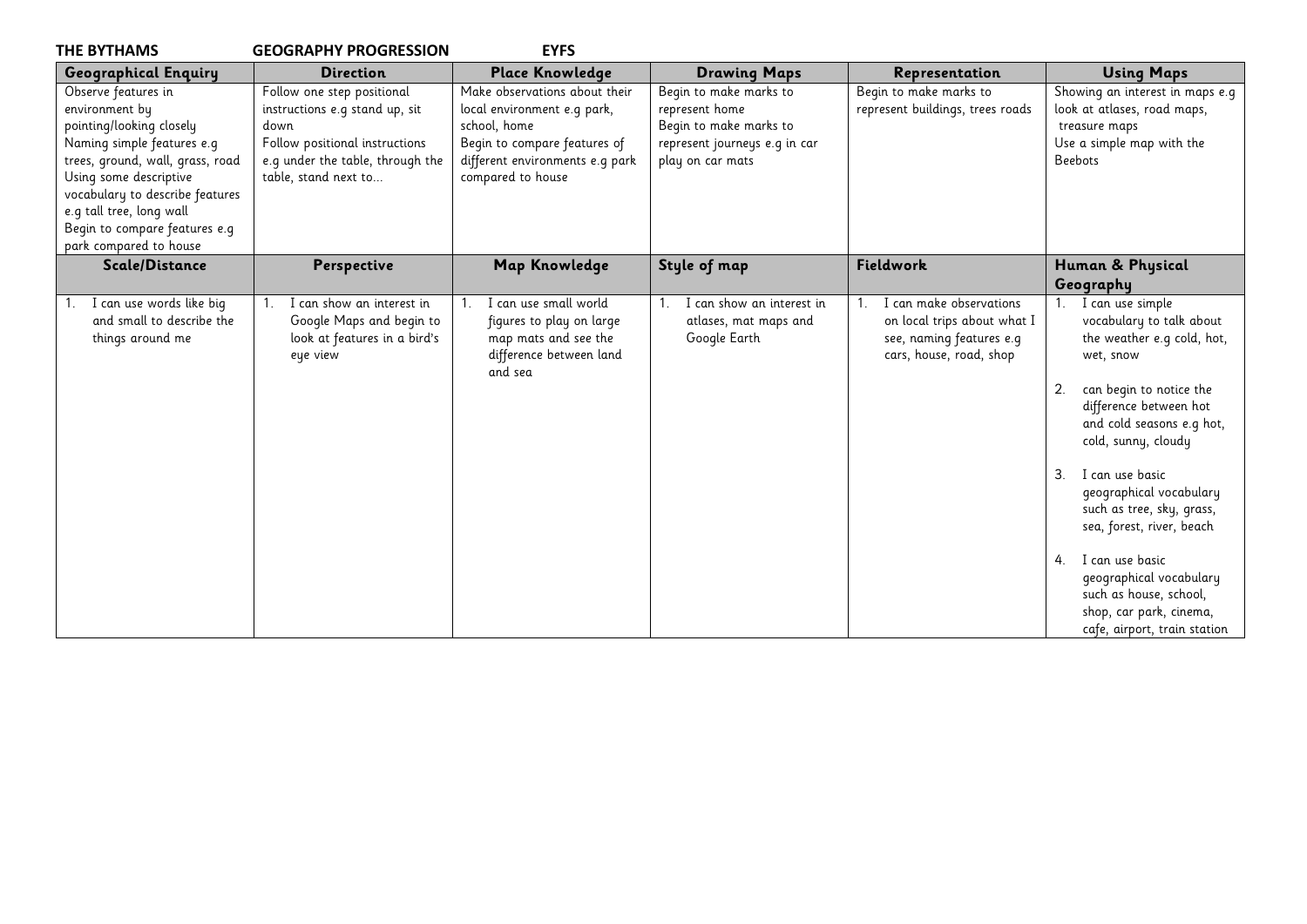| <b>THE BYTHAMS</b>                                                                                                                                                                                                                                                                                                                                                                     | <b>GEOGRAPHY PROGRESSION</b>                                                                                                                   | <b>YR 1/2</b>                                                                                                                                                                                                                                                                                                                                                                                                                                                                                                                                        |                                                                                                                                                                                                                                                                                                                       |                                                                                                                                                                                                                                                                                                                                                                           |                                                                                                                                                                                                                                                                                                                                                                                                                                                                                                  |
|----------------------------------------------------------------------------------------------------------------------------------------------------------------------------------------------------------------------------------------------------------------------------------------------------------------------------------------------------------------------------------------|------------------------------------------------------------------------------------------------------------------------------------------------|------------------------------------------------------------------------------------------------------------------------------------------------------------------------------------------------------------------------------------------------------------------------------------------------------------------------------------------------------------------------------------------------------------------------------------------------------------------------------------------------------------------------------------------------------|-----------------------------------------------------------------------------------------------------------------------------------------------------------------------------------------------------------------------------------------------------------------------------------------------------------------------|---------------------------------------------------------------------------------------------------------------------------------------------------------------------------------------------------------------------------------------------------------------------------------------------------------------------------------------------------------------------------|--------------------------------------------------------------------------------------------------------------------------------------------------------------------------------------------------------------------------------------------------------------------------------------------------------------------------------------------------------------------------------------------------------------------------------------------------------------------------------------------------|
| <b>Geographical Enquiry</b>                                                                                                                                                                                                                                                                                                                                                            | <b>Direction</b>                                                                                                                               | <b>Place Knowledge</b>                                                                                                                                                                                                                                                                                                                                                                                                                                                                                                                               | <b>Drawing Maps</b>                                                                                                                                                                                                                                                                                                   | Representation                                                                                                                                                                                                                                                                                                                                                            | <b>Using Maps</b>                                                                                                                                                                                                                                                                                                                                                                                                                                                                                |
| 1. I can ask and respond to<br>simple questions e.g where<br>is it? What's it like?<br>2. I can use picture books,<br>pictures, stories, maps and<br>the internet as sources of<br>information<br>I can investigate my<br>3.<br>surroundings<br>I can make observations<br>4.<br>about where things are in<br>my school and local area<br>I can make simple<br>5.<br>comparisons about | I can follow directions (up,<br>1.<br>down, left, right, forward,<br>backwards)<br>I can follow directions -<br>2.<br>north, south, east, west | I can understand<br>geographical similarities<br>and differences between<br>somewhere in the UK and<br>a contrasting non EU<br>country                                                                                                                                                                                                                                                                                                                                                                                                               | I can draw picture maps<br>$1_{\cdot}$<br>from imaginary places and<br>stories<br>I can draw a map of a real<br>2.<br>place known to me e.g<br>school, journey to school)                                                                                                                                             | I can use my own symbols<br>on an imaginary map<br>2.<br>I can begin to understand<br>the need for a key<br>I can use agreed symbols<br>3.<br>to make a key                                                                                                                                                                                                               | I can use a simple map<br>1.<br>given to me to move<br>around the school site<br>I can follow a route on a<br>2.<br>$map - in the locality$                                                                                                                                                                                                                                                                                                                                                      |
| different places                                                                                                                                                                                                                                                                                                                                                                       |                                                                                                                                                |                                                                                                                                                                                                                                                                                                                                                                                                                                                                                                                                                      |                                                                                                                                                                                                                                                                                                                       |                                                                                                                                                                                                                                                                                                                                                                           |                                                                                                                                                                                                                                                                                                                                                                                                                                                                                                  |
| Scale/Distance                                                                                                                                                                                                                                                                                                                                                                         | Perspective                                                                                                                                    | <b>Map Knowledge</b>                                                                                                                                                                                                                                                                                                                                                                                                                                                                                                                                 | Style of map                                                                                                                                                                                                                                                                                                          | Fieldwork                                                                                                                                                                                                                                                                                                                                                                 | Human & Physical<br>Geography                                                                                                                                                                                                                                                                                                                                                                                                                                                                    |
| I can use relative<br>vocabulary -<br>bigger/smaller, like/dislike<br>I can begin to recognise<br>2.<br>places e.g UK on a small<br>scale and large scale map                                                                                                                                                                                                                          | I can draw around objects<br>to make a plan<br>2.<br>I can look down on objects<br>to make a plan view map                                     | I can name and locate the<br>seven continents and five<br>oceans<br>2.<br>I can name locate and<br>identify characteristics of<br>the four countries and<br>capital cities of the UK<br>and its surrounding seas<br>I can learn names of<br>3.<br>places within and around<br>the UK and countries<br>4. I can locate features on a<br>UK map - London, River<br>Thames, home location,<br>seas<br>5. I can find the UK on a<br>world map or globe<br>I can locate hot and cold<br>6.<br>places on a globe: the<br>equator, north and south<br>poles | 1. I can use Picture maps<br>I can find land and sea on<br>2.<br>a globe<br>3.<br>I can use teacher drawn<br>maps<br>I can use a large scale OS<br>4.<br>map<br>I can use an infant atlas to<br>5.<br>locate places<br>6.<br>I can use an aerial<br>photograph to recognise<br>landmarks - both human<br>and physical | I can carry out a simple<br>survey in my school or<br>local area<br>I can ask a familiar person<br>2.<br>prepared questions<br>I can us a pro forma to<br>3.<br>collect simple data e.g<br>Tally<br>4. I can use a camera in my<br>fieldwork<br>I can create plans of a<br>familiar environment<br>6. I can add labels of<br>features onto a sketch,<br>map or photograph | I can identify seasonal and<br>1.<br>daily weather patterns in<br>the UK and the location of<br>hot and cold areas of the<br>world<br>I can use basic<br>2.<br>Geographical vocab to<br>refer to physical features:<br>beach, cliff, coast, forest,<br>hill, mountain, sea, ocean,<br>river, soil, valley, season,<br>weather<br>I can use basic<br>3.<br>geographical vocabulary<br>to refer to human features:<br>city, town, village, factory,<br>farm, house, office,<br>harbour, port, shop |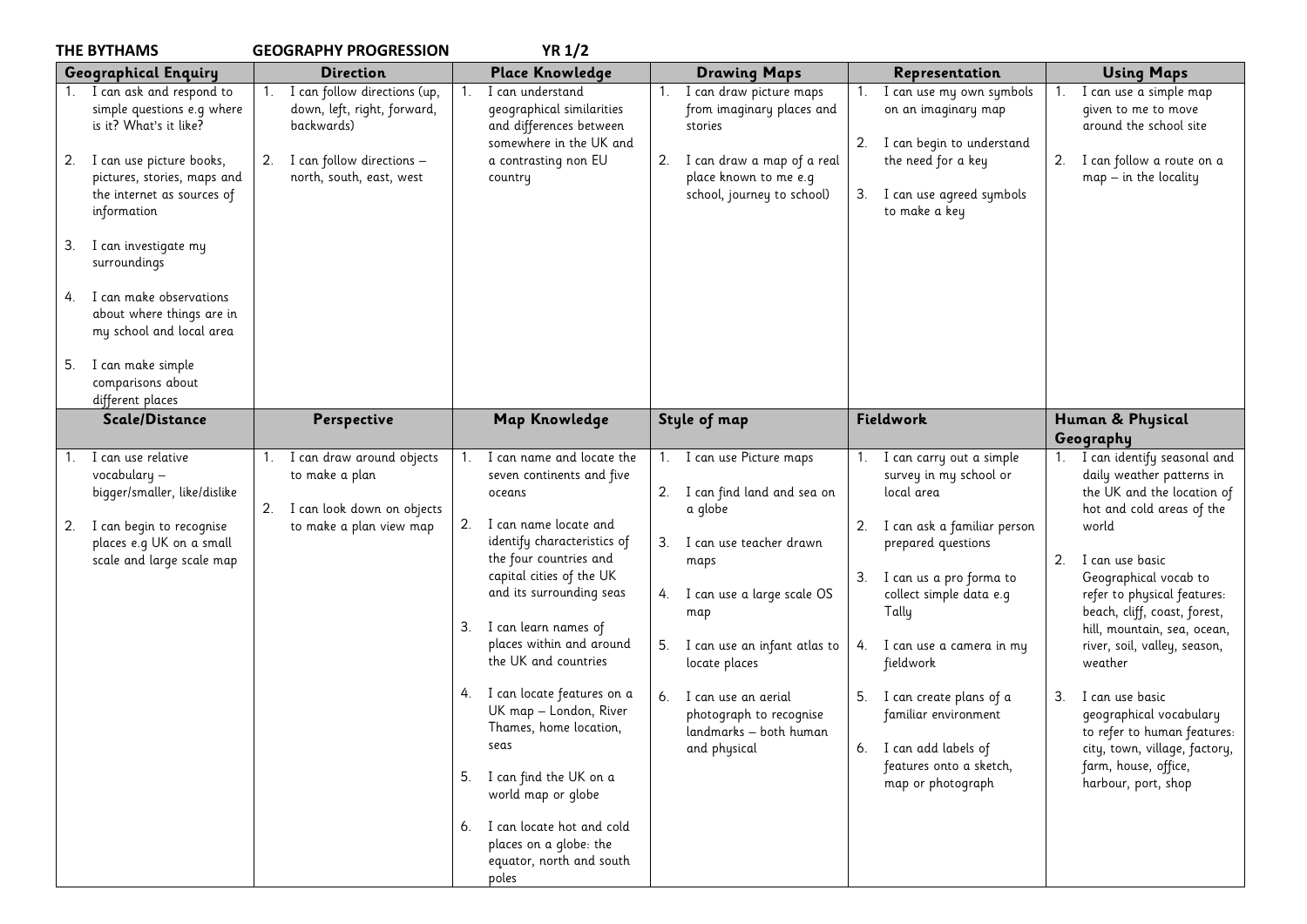| <b>THE BYTHAMS</b>                                                                                                                                                                                                                                                                                                                                                                            | <b>GEOGRAPHY PROGRESSION</b>                                                                                                                                                                                   | <b>YR 3/4</b>                                                                                                                                                                                                                                                                                                                                                                                                                                                                                                                                                                                                                                        |                                                                                                                                                                              |                                                                                                                                                                                                                                                                                                                                                             |                                                                                                                                                                                                                                                                                                                                                                                                                                           |
|-----------------------------------------------------------------------------------------------------------------------------------------------------------------------------------------------------------------------------------------------------------------------------------------------------------------------------------------------------------------------------------------------|----------------------------------------------------------------------------------------------------------------------------------------------------------------------------------------------------------------|------------------------------------------------------------------------------------------------------------------------------------------------------------------------------------------------------------------------------------------------------------------------------------------------------------------------------------------------------------------------------------------------------------------------------------------------------------------------------------------------------------------------------------------------------------------------------------------------------------------------------------------------------|------------------------------------------------------------------------------------------------------------------------------------------------------------------------------|-------------------------------------------------------------------------------------------------------------------------------------------------------------------------------------------------------------------------------------------------------------------------------------------------------------------------------------------------------------|-------------------------------------------------------------------------------------------------------------------------------------------------------------------------------------------------------------------------------------------------------------------------------------------------------------------------------------------------------------------------------------------------------------------------------------------|
| <b>Geographical Enquiry</b>                                                                                                                                                                                                                                                                                                                                                                   | <b>Direction</b>                                                                                                                                                                                               | <b>Place Knowledge</b>                                                                                                                                                                                                                                                                                                                                                                                                                                                                                                                                                                                                                               | <b>Drawing Maps</b>                                                                                                                                                          | Representation                                                                                                                                                                                                                                                                                                                                              | <b>Using Maps</b>                                                                                                                                                                                                                                                                                                                                                                                                                         |
| I can ask geographical<br>questions and offer my own<br>ideas<br>I can use stories, atlases,<br>2.<br>pictures, photos and the<br>internet as sources of<br>information<br>I can investigate places on<br>З.<br>more than one scale<br>I can begin to collect and<br>4.<br>record evidence<br>I can analyse evidence and<br>5.<br>begin to draw conclusions e.g<br>make comparisons between 2 | I can use 4 compass points to<br>$1_{1}$<br>follow or give directions<br>I can use letter numbers or co-<br>2.<br>ordinates to locate features<br>on a map<br>I can begin to use the 8<br>3.<br>compass points | I can understand geographical<br>similarities and differences<br>through human and physical<br>geography of a region of the<br>UK, a region in Europe and a<br>region within North or South<br>America<br>I can identify the position of<br>2.<br>the equator, northern and<br>southern hemisphere, the<br>Arctic and Antarctic circles                                                                                                                                                                                                                                                                                                              | I can try to make a map of a<br>1.<br>short route that I have<br>experienced with the features<br>in the correct order<br>2.<br>I can make a simple scale<br>drawing         | I know why a key is needed<br>2. I can use standard symbols on<br>the OS map                                                                                                                                                                                                                                                                                | I can follow a route on a<br>1.<br>large scale map e.g while<br>orienteering                                                                                                                                                                                                                                                                                                                                                              |
| places<br>Scale/Distance                                                                                                                                                                                                                                                                                                                                                                      | Perspective                                                                                                                                                                                                    | <b>Map Knowledge</b>                                                                                                                                                                                                                                                                                                                                                                                                                                                                                                                                                                                                                                 | Style of map                                                                                                                                                                 | Fieldwork                                                                                                                                                                                                                                                                                                                                                   | Human & Physical                                                                                                                                                                                                                                                                                                                                                                                                                          |
|                                                                                                                                                                                                                                                                                                                                                                                               |                                                                                                                                                                                                                |                                                                                                                                                                                                                                                                                                                                                                                                                                                                                                                                                                                                                                                      |                                                                                                                                                                              |                                                                                                                                                                                                                                                                                                                                                             | Geography                                                                                                                                                                                                                                                                                                                                                                                                                                 |
| I can begin to match<br>boundaries e.g find the<br>boundary of a country                                                                                                                                                                                                                                                                                                                      | I can draw a sketch map from<br>$1_{\cdot}$<br>a high point of view                                                                                                                                            | I can locate places on larger<br>scale maps - e.g map of<br>Europe, find UK or other<br>countries on a globe<br>2. I can begin to identify points<br>on maps - A,B,C<br>3. I can identify significant<br>places and environments<br>4. I can locate the UK on<br>different scale maps<br>5. I can name and locate the<br>counties and cities of the UK<br>6. I can locate Europe on a large<br>scale map and globe<br>7. I can name and locate<br>countries in Europe (including<br>Russia) and their capital cities<br>concentrating on their<br>environmental regions, key<br>physical and human<br>characteristics, countries and<br>major cities | 1. I can use large scale OS maps<br>2.<br>I can use map sites on the<br>internet<br>3.<br>I can use a junior atlas<br>I can identify features on<br>4.<br>aerial photographs | Record findings from fieldtrips<br>2.<br>Use a simple database to<br>present findings from<br>fieldwork<br>3.<br>Draw an annotated sketch<br>from observation including<br>labels and description<br>Add titles and labels and<br>4.<br>location information<br>5.<br>Select views to photograph<br>Add titles and labels and<br>6.<br>location information | I can describe and understand<br>$1_{\ldots}$<br>key aspects of physical<br>geography including - climate<br>zones, biomes, rivers,<br>mountains, volcanoes,<br>earthquakes, the water cycle<br>I can describe and understand<br>2.<br>key aspects of human<br>geography including - types of<br>settlement and land use,<br>economic activity such as<br>trade links, natural resources<br>including energy, food,<br>minerals and water |